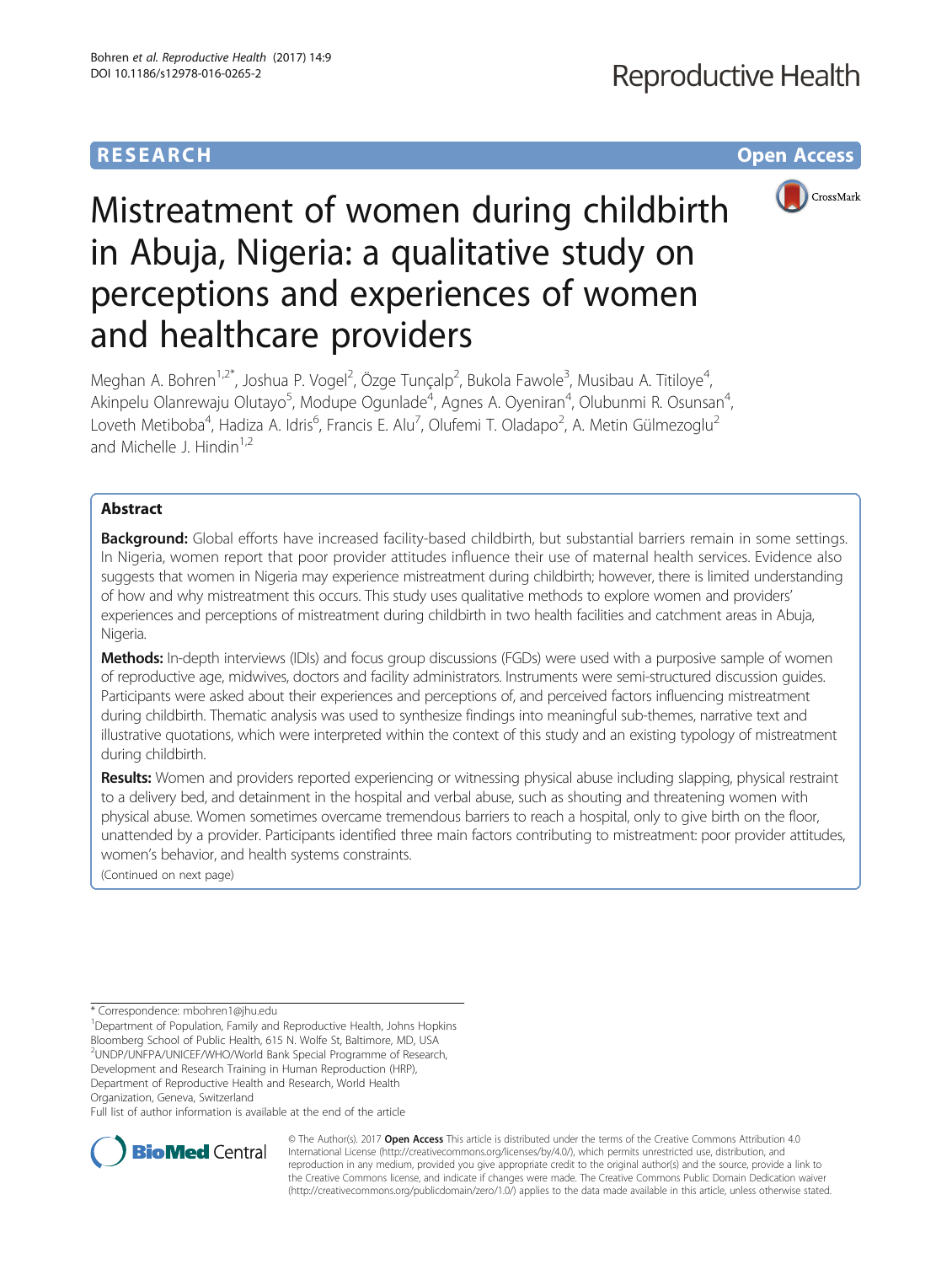# (Continued from previous page)

**Conclusions:** Moving forward, findings from this study must be communicated to key stakeholders at the study facilities. Measurement tools to assess how often mistreatment occurs and in what manner must be developed for monitoring and evaluation. Any intervention to prevent mistreatment will need to be multifaceted, and implementers should consider lessons learned from related interventions, such as increasing audit and feedback including from women, promoting labor companionship and encouraging stress-coping training for providers.

Keywords: Maternal health, Obstetric delivery, Childbirth, Mistreatment, Disrespect, Abuse, Quality of care, Qualitative research, Nigeria

# Plain English summary

In developing countries, 300,000 women per year die from complications during pregnancy and childbirth, and approximately fifteen percent of these deaths occur in Nigeria, West Africa. Most of these deaths could be avoided with access to good quality reproductive health services. In Nigeria, women may expect to receive poor quality of care at health facilities during pregnancy and childbirth, which may mean that they will not use these potentially life-saving services. Previous research suggests that women in Nigeria may be mistreated during childbirth in health facilities, including being slapped, pinched, yelled at, and neglected by health providers. In this study, we used qualitative research methods (in-depth interviews and focus group discussions) to explore the perceptions and experiences of mistreatment during childbirth, from the perspectives of women and health providers. The use of qualitative methods encouraged the study participants to share personal experiences in their own words, in order to better understand mistreatment during childbirth in Nigeria. We found that both women and health providers reported experiencing or witnessing physical abuse (such as slapping, physical restraint to a delivery bed, and detainment in the hospital when unable to pay bills) and verbal abuse (such as shouting and threatening women with physical abuse). Women sometimes overcame barriers to reach a hospital, only to give birth on the floor, unattended by a provider. These results will be used to start a discussion with health providers and communities on how to develop interventions to stop mistreatment during childbirth from happening in Nigeria.

# Background

An estimated 303,000 maternal deaths occurred in 2015, with 66.3% occurring in Sub-Saharan Africa [\[1](#page-11-0)]. While substantial progress has been made to reduce maternal mortality, one in 38 women residing in sub-Saharan Africa are still at risk of maternal death [[2](#page-11-0)]. The majority of maternal deaths are preventable and manageable with good quality reproductive health services and skilled birth attendance. However, only 68% of deliveries in developing countries were attended by skilled birth attendants in 2012 [[3](#page-11-0)], and only 43% were in facilities [\[4](#page-11-0)].

According to Demographic and Health Survey (DHS) estimates, the total fertility rate (TFR) in Nigeria in 2013 was 5.5, a slight drop from 6.4 in 1960 [\[5](#page-11-0)]. Nigeria accounts for 15% of the global burden of maternal mortality, with approximately 45,000 maternal deaths per year, and women in Nigeria have a 1 in 22 lifetime risk of maternal death [[1](#page-11-0)]. Vast geographical health disparities exist, with poor health indicators in the northern regions compared to the southern regions, including an almost ten-fold difference in maternal mortality [\[5\]](#page-11-0). Poor use of maternal health services in Nigeria is a key factor contributing to high levels of maternal morbidity and mortality, as only 51.1% of women completed four or more antenatal care visits and only 36% of births took place in a health facility in 2013 [\[5](#page-11-0)]. Poor perceived quality of care at facilities is a critical barrier [[6](#page-11-0)–[10](#page-11-0)], and poor health worker attitudes contribute to a woman's choice of using a facility or traditional provider [[9, 11, 12](#page-11-0)]. A study from northwestern Nigeria concluded that 23.7% of women who did not give birth in a health facility cited negative provider attitudes as the primary reason for not using delivery services, and 52.0% of women suggested that improvements in provider attitudes are necessary to increase demand for facility-based childbirth [\[6](#page-11-0)]. Another study in southern Nigeria showed that women viewed government facilities as providing poor quality maternity services and had poor availability of trained staff during childbirth [\[11\]](#page-11-0).

While there are global efforts to increase facility-based childbirth, there are significant barriers in some settings, preventing women from attending facilities, including distance [\[13, 14\]](#page-11-0), cost [[15](#page-11-0), [16](#page-11-0)], and perceived quality of care [[15](#page-11-0), [17, 18\]](#page-11-0). More recently, improving quality of care, including women's experiences of care, has been highlighted as a key component of strategies to further reduce preventable maternal mortality and morbidity [[19](#page-11-0)]. However, recent evidence suggests that many women experience mistreatment during childbirth in health facilities across the world [[20](#page-11-0)–[29](#page-11-0)]. The terminology used in different parts of the world to describe the poor treatment of women during childbirth is variable and includes "obstetric violence" [\[30](#page-11-0)–[32](#page-11-0)], "disrespect and abuse" [[33](#page-11-0)–[38\]](#page-11-0) and "dehumanized care" [\[39](#page-11-0), [40\]](#page-11-0). In this study, we use the terminology "mistreatment of women during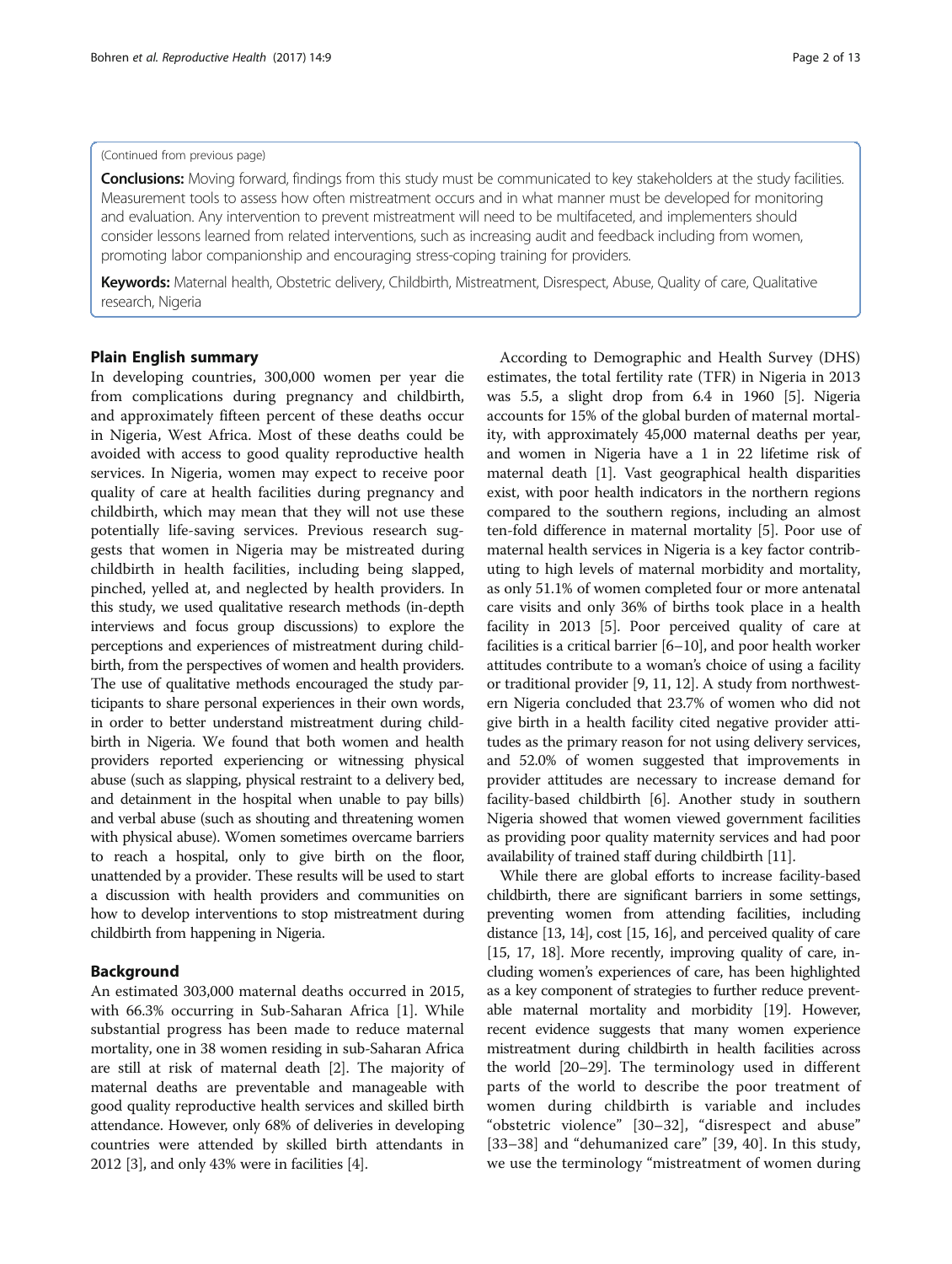childbirth" as a more inclusive term to "better capture the full range of experiences women and healthcare providers" have described. This includes intentional abuse, unintentional or passive abuse, and mistreatment resulting from both individual behaviors that constitute acts of mistreatment and health systems conditions that either women may experience as mistreatment or are drivers of mistreatment [[29\]](#page-11-0).

In 2010, Bowser and Hill published a landscape analysis that explored the evidence for "disrespect and abuse" during facility-based childbirth, and proposed a model to categorize types of abuse [[41](#page-11-0)]. Using the categories proposed by Bowser and Hill, four recent studies in sub-Saharan Africa have measured disrespect and abuse through direct labor observations, facility exit interviews and community-based follow-up surveys [[36](#page-11-0)–[38,](#page-11-0) [42](#page-12-0)]. However, differential operational definitions, lack of consensus on what constitutes poor treatment and varying study designs have resulted in wide differences in prevalence, and it is unclear if differences in prevalence relate to differences in methodology or true variation [[43](#page-12-0)]. These studies have highlighted that many women are mistreated during childbirth, but limitations exist to define and measure mistreatment during childbirth in a systematic and standardized way.

Developing an evidence-based typology of what constitutes mistreatment during childbirth was a critical next step. Therefore, a mixed-methods systematic review synthesized 65 studies conducted across 34 countries, and classified mistreatment into seven categories: physical, sexual and verbal abuse, stigma and discrimination, failure to meet professional standards of care, poor rapport between women and providers, and health systems conditions and constraints [[29](#page-11-0)]. Khosla and colleagues have also described mistreatment during childbirth as a human rights violation [\[44](#page-12-0)]. Currently, a two-phased, mixed-methods study on mistreatment during childbirth is underway in Nigeria, Ghana, Guinea and Myanmar. In short, the first phase of this study is a formative phase consisting of a multi-country primary qualitative study [[43](#page-12-0)]. Findings from the formative phase will improve understanding of both women's and providers' perspectives of mistreatment during childbirth, contributing factors,, identify potential entry points to reduce mistreatment, and inform the development of measurement tools to be used in the second phase. In this study, we used qualitative methods to explore women and healthcare providers' experiences and perceptions of mistreatment during childbirth in facilities in the Abuja metropolitan area of Nigeria. The typology of mistreatment during childbirth [\[29\]](#page-11-0) provided a framework in which to organize and present our findings of contextually-specific evidence of mistreatment during childbirth in Nigeria.

# **Methods**

# Study sites

This study was conducted in two communities in the Federal Capital Territory (one peri-urban/rural and one urban), in the north central region where approximately 45.7% of women gave birth in a facility in 2013 [[5](#page-11-0)]. In the north central region, the median age at first marriage is 19.1 years (among women aged 20-49 years) and the total fertility rate is 5.3 [[5\]](#page-11-0). Study facilities were chosen in collaboration with the local principal investigator using pre-specified inclusion criteria, including number of deliveries per month, number of staff currently employed, and an existing relationship between the research institution and the selected facilities. Characteristics of the study sites are shown in Table 1.

# Study participants, recruitment and sampling

Three groups of participants were identified for this study: (1) women; (2) healthcare providers; and (3) facility administrators. FGDs were conducted with women of reproductive age (15–49 years) who gave birth in any facility in the past 5 years and resided in the selected facility catchment area. IDIs were conducted with women of reproductive age (15–49 years) who gave birth in a facility in the past 12 months and resided in the selected facility catchment area. We chose to conduct FGDs with women with a facility-based birth in the previous 5 years to allow for potential participants who experienced a subsequent birth outside the facility to be included in the study, as we hypothesized that poor treatment could influence future birth location. Women were ineligible to participate if they did not reside in the

| Table 1 Facility characteristics |  |  |
|----------------------------------|--|--|
|----------------------------------|--|--|

|                             | Peri-urban facility       | Urban facility            |
|-----------------------------|---------------------------|---------------------------|
| Staffing                    |                           |                           |
| Obstetrician/gynecologist   | 3                         | 4                         |
| Medical officer             | 8                         | 10                        |
| Midwife                     | 15                        | 12                        |
| Capacity                    |                           |                           |
| # beds on delivery ward     | 6                         | 4                         |
| Health outcomes (2013)      |                           |                           |
| Total births (n)            | 3231                      | 2417                      |
| Live births (n)             | 2961                      | 2182                      |
| Stillbirths (n)             | 270                       | 235                       |
| Maternal deaths (n)         | 94                        | 73                        |
| Cost of childbirth services |                           |                           |
| Vaginal delivery            | \$0 USD                   | \$0 USD                   |
| Caesarean section           | \$215 USD<br>(42,000 NGN) | \$215 USD<br>(42,000 NGN) |

Note: facility characteristics as reported by the head of each facility in personal communication, August 2014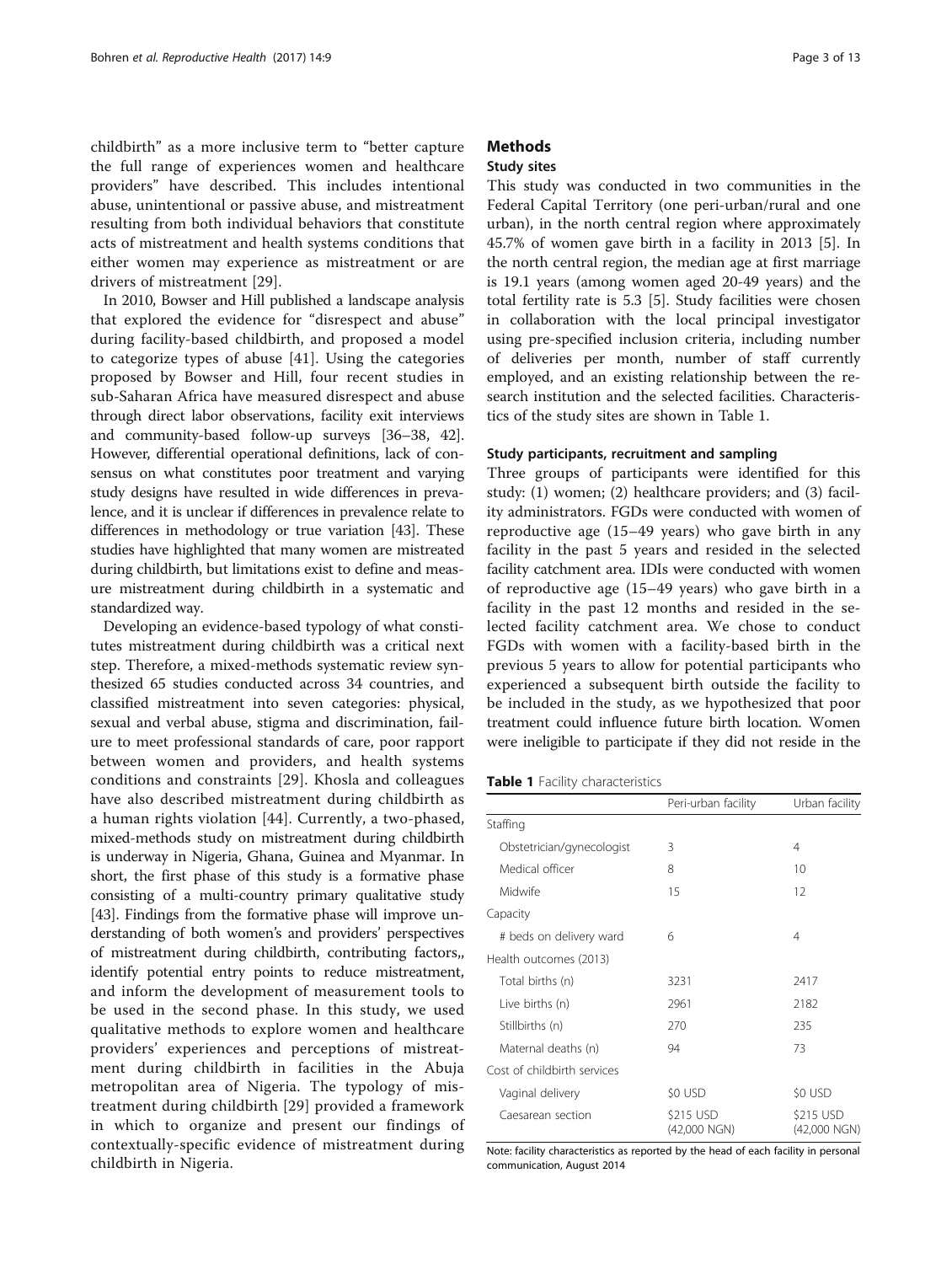facility catchment area or did not give birth at any health facility in the past 12 months (IDIs) or 5 years (FGDs). Eligible women were allowed to participate in either an IDI or FGD, but not both. IDIs were conducted with healthcare providers (nurses/midwives and doctors/specialists) and facility administrators (e.g.: medical director, head of obstetrics, matron-in-charge). Healthcare providers were ineligible to participate if they did not work on the maternity ward of the study facilities. Both IDIs and FGDs were conducted with women in order to gain a detailed understanding of experiences of mistreatment during childbirth (IDIs) and to better understand social norms related to mistreatment (FGDs). Only IDIs were conducted with providers and administrators, due to concerns that FGDs may breach the confidentiality of study participants through the disclosure of poor practices or "naming and blaming".

An obstetrician and midwife from each selected facility who attended the study training workshop acted as an entry point to connect research assistants to healthcare providers. Community health workers helped to identify women who met the inclusion criteria, and research assistants initiated face-to-face contact with women health care providers meeting the inclusion criteria. Each eligible individual was invited to participate and provide consent.

Quota sampling was used to achieve a stratified purposive sample without random selection using specified parameters to stratify the sample, including setting, religion, age and cadre. Women were sampled from the urban and rural/peri-urban communities in the selected facility catchment area, and were recruited based on their age/parity/religion in order to explore the experiences of both younger/primiparous and older/multiparous women. Although further stratification did not take place across ethnicity or religion in the FGDs due to logistical difficulties of recruiting and hosting a FGD with multiple layers of stratification, interviewers sampled women across a mix of different ethnicities and religions. Healthcare providers were sampled from the study facilities based on their cadre, and across a mix of older/more experienced and younger/less experienced. Facility administrators were sampled from the study facilities.

# Study instruments

All instruments were semi-structured discussion guides, fostering comparability across IDIs/FGDs and allowing participants to guide the discussion based on their experiences. In the FGDs, women were not asked to disclose their individual experiences of mistreatment, but were asked to speak about "women like them" or an anonymous friend/family member who has experienced this treatment. Likewise, healthcare providers and administrators were not asked to disclose instances where they

mistreated a woman; rather, they were asked to speak about mistreatment they witnessed during their work. The following domains of interest were explored with all participants, with small differences to adjust specific questions based on type of participant: (1) expectations of care during childbirth at health facilities; (2) experiences and perceptions of mistreatment during childbirth; (3) decision-making processes to deliver at a facility; (4) views of acceptability of mistreatment during childbirth; (5) perceived factors influencing mistreatment of women during childbirth; and (6) treatment of staff by colleagues and supervisors.

# Data collection and management

Research assistants were female Masters of Public Health graduates with training in qualitative research and maternal health. All research assistants were from Ibadan, Nigeria and underwent a 2-day training and piloting workshop in Abuja prior to commencing data collection. Eligible individuals completed a written consent form prior to participation. All FGDs and IDIs took place in a private setting with only participants present, were audio recorded, lasted 60–90 min and were conducted by research assistants. Participants received 2000 Naira (approximately \$10 USD) to compensate for their transportation cost and a refreshment. Data were collected from March to June 2015, until thematic saturation was reached. Transcription, translation and recording of field notes occurred in parallel, and transcripts were shared and reviewed on an on-going basis to ensure data quality. IDIs and FGDs conducted in English were transcribed in English, and those conducted in a local language (Pidgin English, Hausa, Igbo or Yoruba) were translated and transcribed simultaneously by the research assistants. De-identified transcripts were stored on a password protected computer.

# Data analysis

This analysis employs a thematic analysis approach, as described by Braun and Clarke [[45\]](#page-12-0). Thematic analysis is inherently a flexible method, and is useful for identifying key themes, richly describing large bodies of qualitative data and highlighting similarities and differences in experiences [[45\]](#page-12-0).

After transcription, line-by-line coding was performed on a subsample of transcripts by two independent researchers to develop an initial thematic framework. These codes emerged naturally from the data and were initially structured as "free codes" with no established link between them. Free codes were synthesized with questions from the discussion guide and systematic review findings [[29](#page-11-0)] into a coding scheme transferable to other transcripts. The coding synthesis yielded a hierarchical codebook to explore higher-level concepts and themes and organize the codes into meaningful code families.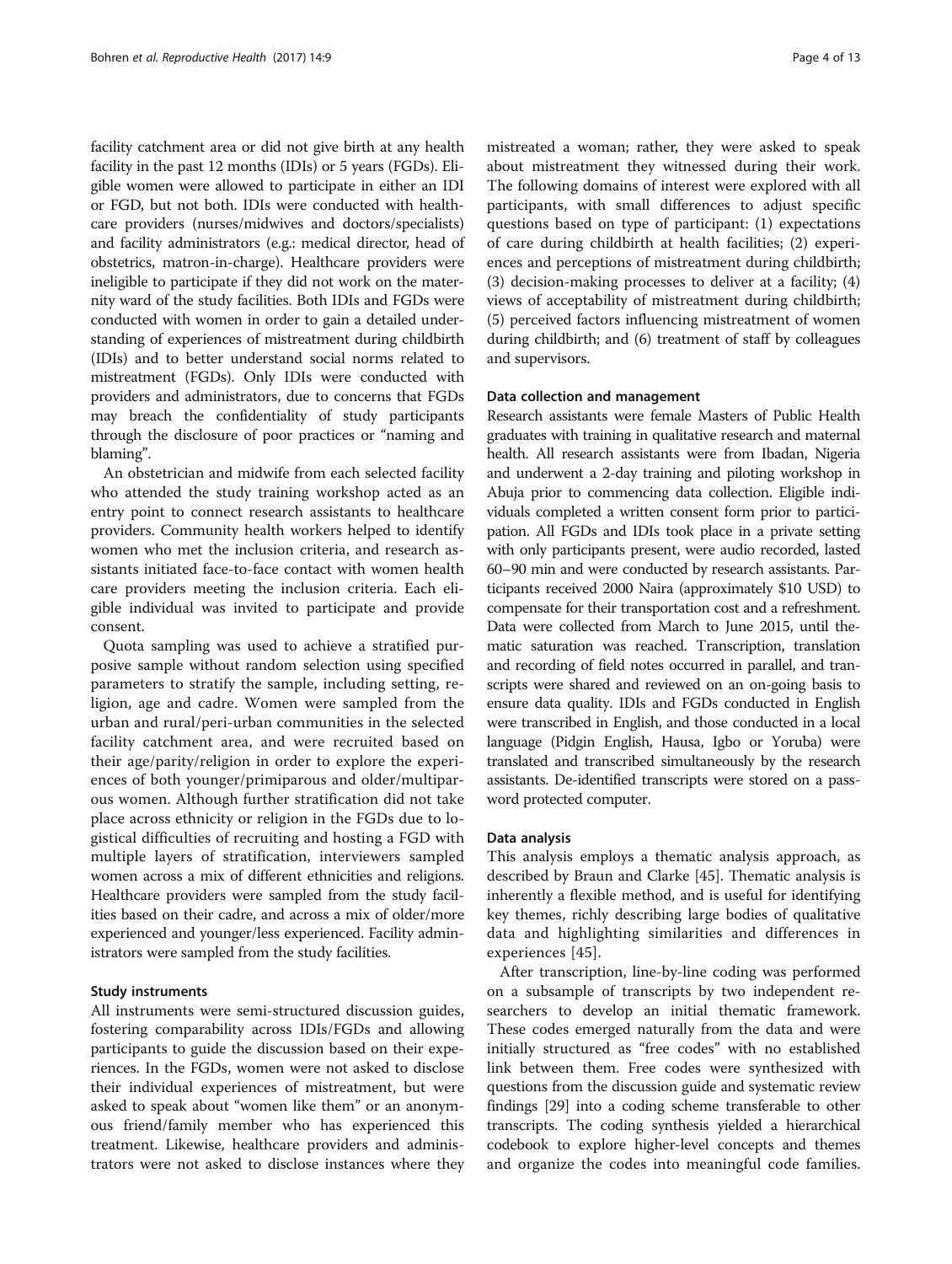Reliability testing of the codebook was conducted in two stages: (1) two researchers jointly coded three transcripts, one from each type of participant; and (2) two researchers independently coded two transcripts and discussed coding decisions until consensus. After reliability testing, the final codebook was developed, which includes the structure of code families, code names, definitions, and an example of proper use. All transcripts were subsequently coded using Atlas.ti [\[46\]](#page-12-0). Memos were used to collate emerging thoughts, highlight areas of importance and develop ideas throughout the analysis process. A subset of the coded transcripts was reviewed by an independent researcher to check reliability of the coding.

Transcripts were organized according to meaningful "primary document families" in Atlas.ti [[46\]](#page-12-0), a method of organizing groups of transcripts based on common attributes, and used to restrict code-based searches or to filter coding outputs [\[47\]](#page-12-0). Primary document families consisted of: (1) type of participant; (2) facility/catchment area; and (3) religion. Output and reports were generated for specific codes using Atlas.ti [[46\]](#page-12-0) and filtered by primary document family where appropriate. Data from these reports and output were further synthesized into meaningful sub-themes, narrative text and illustrative quotations to draw connections between recurrent patterns and themes. These themes were interpreted within the context of the study and the typology of mistreatment during childbirth developed from the systematic review [[29](#page-11-0)]. A 4-day data analysis workshop was also held with the research assistants, local investigators and WHO study team to interpret the findings in the Nigerian context.

Throughout this iterative analysis process, the research team considered questions of reflexivity, including identifying and reflecting on assumptions and preconceptions regarding what constitutes mistreatment, exploring emergent findings, and considering the research relationship.

## Technical and ethical approvals

Scientific and technical approval was obtained from the World Health Organization Human Reproduction Programme (HRP) Review Panel on Research Projects (RP2), and ethical approval was obtained from the World Health Organization Ethical Review Committee (protocol ID, A65880) and the Federal Capital Territory Health Research Ethics Committee in Nigeria (protocol ID, FHREC/2014/01/72/28-11-14).

This paper is reported according to the consolidated criteria for reporting qualitative research (COREQ) guidance [[48](#page-12-0)].

# Results

A total of 84 IDIs and 4 FGDs are included in this analysis: 41 IDIs and 4 FGDs with women, 17 IDIs with

nurses/midwives, 17 IDIs with doctors and 9 IDIs with administrators. Table [2](#page-5-0) reports sociodemographic characteristics of participants: women of reproductive age, and Table [3](#page-5-0) reports sociodemographic characteristics of participants: healthcare providers and administrators. Three eligible participants declined to participate: one administrator refused to give an audio-recorded interview, one woman did not have sufficient time to be interviewed, and one woman needed her husband's permission but he was unavailable. We present an overview of preferences for childbirth in Abuja, followed by an overview of the context of mistreatment in this setting, and specific experiences of physical abuse, verbal abuse, stigma and discrimination and neglect, where data was richest, and solutions to reduce mistreatment as proposed by participants.

Traditionally, women in the North central region preferred home birth with a traditional birth attendant and family members present. This traditional model provided one-to-one care and support for the woman; however "anything can happen" if a woman gives birth at home [Woman IDI, 25 years old, rural], and if complications arise during a home birth, traditional birth attendants may not know how to cope. As women become more educated and "enlightened," they tend to give birth at the hospital, but barriers to hospital attendance still exist, including financial cost, long distance and fear of mistreatment. Facility-based birth is perceived as normal in urban and peri-urban areas, where women believe that health facilities provide safe and effective care by trained staff and ensure safe childbirth and proper management of the mother and baby. Although the government subsidizes care provided at public hospitals, women commonly believe that they will be insulted and poorly treated if they attend there. Therefore, women with the means to pay for services may prefer to give birth at private hospitals, where they perceive they will be treated with respect since they are paying customers.

## Context of mistreatment in Abuja

While some participants described positive birth experiences where women were "well cared for" by the "helping hand" of the healthcare providers, both women and healthcare providers spontaneously brought up the topic of mistreatment, illustrating negative experiences that they had faced, witnessed or had heard about from others. Healthcare providers disclosed both scenarios where they felt that they had perpetrated mistreatment and where they witnessed a colleague mistreat a woman. Women and providers proffered explanations for why this situation occurred, and generally viewed them as by-products of an overstretched health system, rather than isolated events of intentional abuse. For example, a doctor from an urban facility explained that what women experience as neglect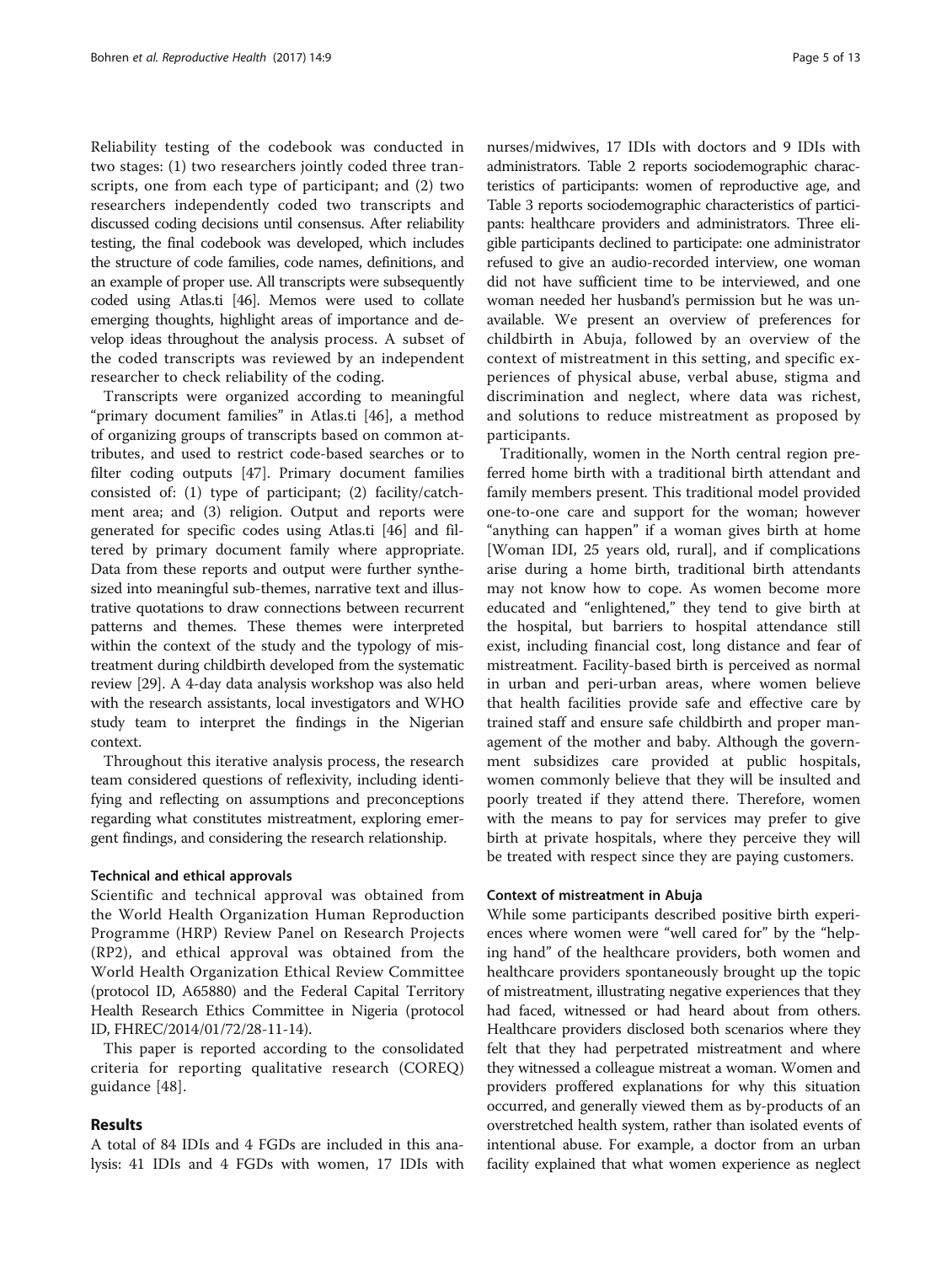|                             | IDIs $(n=41)$  | FGDs ( $n = 4$ FGDs <sup>a</sup> |
|-----------------------------|----------------|----------------------------------|
| Age (years)                 |                |                                  |
| $20 - 24$                   | $\overline{2}$ | $\overline{7}$                   |
| $25 - 29$                   | 12             | 11                               |
| $30 - 34$                   | 14             | 9                                |
| $35 - 39$                   | 9              | 5                                |
| $40+$                       | $\overline{4}$ | $\overline{2}$                   |
| Marital status              |                |                                  |
| Single                      | 0              | $\mathbf 0$                      |
| Married                     | 40             | 33                               |
| Divorced/Widowed            | 1              | 1                                |
| Location                    |                |                                  |
| Urban                       | 6              | 0                                |
| Peri-urban                  | 21             | 34                               |
| Rural                       | 14             | $\mathbf 0$                      |
| Religion                    |                |                                  |
| Christian                   | 21             | 26                               |
| Muslim                      | 20             | 8                                |
| Ethnicity                   |                |                                  |
| Yoruba                      | 13             | 9                                |
| Igbo                        | 6              | 6                                |
| Hausa                       | $\overline{2}$ | 1                                |
| Idoma                       | 1              | 1                                |
| Igala                       | $\overline{4}$ | 7                                |
| Tiv                         | 2              | 0                                |
| Urhobo                      | $\mathbf 0$    | $\overline{4}$                   |
| Other <sup>b</sup> /missing | 13             | 6                                |
| Education                   |                |                                  |
| None                        | 1              | $\overline{4}$                   |
| Primary                     | 1              | 1                                |
| Secondary                   | 18             | 21                               |
| Tertiary                    | 21             | 11                               |
| Employment                  |                |                                  |
| Business/private sector     | 5              | 3                                |
| Civil servant               | 3              | $\overline{2}$                   |
| Hair dresser                | $\sqrt{2}$     | 5                                |
| Housewife                   | 10             | 8                                |
| Tailor                      | 5              | 0                                |
| Teacher                     | $\overline{4}$ | 5                                |
| Trader                      | 7              | 11                               |
| Other                       | 5              | 0                                |
| Number of living children   |                |                                  |
| $0 - 1$                     | 9              | 8                                |
| $2 - 3$                     | 17             | 20                               |
| $4 - 5$                     | 13             | $\overline{4}$                   |
| $6+$                        | $\overline{c}$ | $\overline{2}$                   |
|                             |                |                                  |

<span id="page-5-0"></span>Table 2 Sociodemographic characteristics of participants: women of reproductive age

Table 3 Sociodemographic characteristics of participants: healthcare providers and administrators

|                             | IDIs $(n=41)$  | FGDs $(n = 4 \text{ FGDs}^d)$ |
|-----------------------------|----------------|-------------------------------|
| e (years)                   |                |                               |
| $20 - 24$                   | $\sqrt{2}$     | 7                             |
| $25 - 29$                   | 12             | 11                            |
| $30 - 34$                   | 14             | 9                             |
| $35 - 39$                   | 9              | 5                             |
| $+0+$                       | $\overline{4}$ | $\overline{2}$                |
| rital status                |                |                               |
| single                      | $\mathbf 0$    | 0                             |
| Married                     | 40             | 33                            |
| Divorced/Widowed            | $\mathbf{1}$   | $\mathbf{1}$                  |
| ation                       |                |                               |
| Jrban                       | 6              | $\mathbf 0$                   |
| Peri-urban                  | 21             | 34                            |
| <b>Rural</b>                | 14             | $\mathbf 0$                   |
| igion                       |                |                               |
| <b>Christian</b>            | 21             | 26                            |
| Muslim                      | 20             | 8                             |
| nicity                      |                |                               |
| oruba                       | 13             | 9                             |
| gbo                         | 6              | 6                             |
| lausa                       | $\overline{2}$ | 1                             |
| doma                        | $\mathbf{1}$   | 1                             |
| gala                        | $\overline{4}$ | $\overline{7}$                |
| Ϊv                          | $\overline{2}$ | $\mathbf 0$                   |
| Jrhobo                      | 0              | 4                             |
| Other <sup>b</sup> /missing | 13             | 6                             |
| ucation                     |                |                               |
| Vone                        | 1              | $\overline{4}$                |
| <sup>9</sup> rimary         | $\mathbf{1}$   | $\mathbf{1}$                  |
| Secondary                   | $18\,$         | 21                            |
| Tertiary                    | 21             | 11                            |
| ployment                    |                |                               |
| Business/private sector     | 5              | 3                             |
| Civil servant               | 3              | $\overline{2}$                |
| Hair dresser                | $\overline{2}$ | 5                             |
| <b>Housewife</b>            | 10             | 8                             |
| Tailor                      | 5              | 0                             |
| Teacher                     | 4              | 5                             |
| <b>Trader</b>               | 7              | 11                            |
| <b>Other</b>                | 5              | 0                             |
| mber of living children     |                |                               |
| $-1$                        | 9              | 8                             |
| $2 - 3$                     | 17             | 20                            |
| $1 - 5$                     | 13             | $\overline{4}$                |
| 1⊥                          | $\mathcal{D}$  | $\mathcal{D}$                 |

<sup>a</sup>Three FGDs conducted with 8 women, one FGD conducted with 10 women <sup>b</sup>"Other" includes Akwa-ibom, Angas, Ebira, Igede, Katarf, Ogori, Zuru, Akoko Edo, Bekwarra, Edo, Isoko, Ogoja

|                     | Nurse/midwives<br>$n = 17$ | Doctors<br>$n = 17$ | Administrators<br>$n = 9$ |
|---------------------|----------------------------|---------------------|---------------------------|
| Age (years)         |                            |                     |                           |
| $30 - 39$           | 7                          | 5                   | $\mathbf 0$               |
| $40 - 49$           | 5                          | 10                  | 3                         |
| $50+$               | 5                          | $\overline{2}$      | 6                         |
| Marital status      |                            |                     |                           |
| Single              | 0                          | 0                   | 0                         |
| Married             | 15                         | 17                  | 8                         |
| Widowed             | $\overline{2}$             | $\Omega$            | 1                         |
| Gender              |                            |                     |                           |
| Female              | 17                         | 5                   | 7                         |
| Male                | $\mathbf 0$                | 12                  | $\overline{2}$            |
| Years of experience |                            |                     |                           |
| $0 - 4$             | 0                          | $\overline{2}$      | $\Omega$                  |
| $5 - 9$             | $\overline{2}$             | 3                   | $\Omega$                  |
| $10 - 15$           | 4                          | 6                   | $\Omega$                  |
| $15+$               | 11                         | 6                   | 9                         |
| Hospital            |                            |                     |                           |
| Urban facility      | 8                          | 9                   | 5                         |
| Peri-urban facility | 9                          | 8                   | $\overline{4}$            |

or abandonment by a healthcare provider may actually be a consequence of an understaffed facility:

Respondent (R): If a midwife is already delivering a baby and another patient is calling for her attention you know she will not be able to attend [to her] at that particular time is that not so? No but to that patient she might feel that she has been treated wrongly isn't it? But we know that that is far from that [IDI male doctor, 42 years old, urban facility]

Healthcare providers described challenges faced on the labor ward, including "disobedient," "uncooperative" and "unruly" women who made providing supportive care and "pampering" difficult. A doctor likened the labor ward to a war zone and explained that "in the warfront you don't pamper; when you are at war, you are at war" [IDI male doctor, 40 years old, peri-urban facility]. Women sometimes lashed out at the healthcare providers, but explained that it was in retaliation for the poor treatment that they received:

R: The labor started, they carried the woman to hospital, as they reached the hospital, they thing hooked the woman [the labor pain hurt], so the woman was shouting and crying. That nurse, immediately, when she reach there, she gave the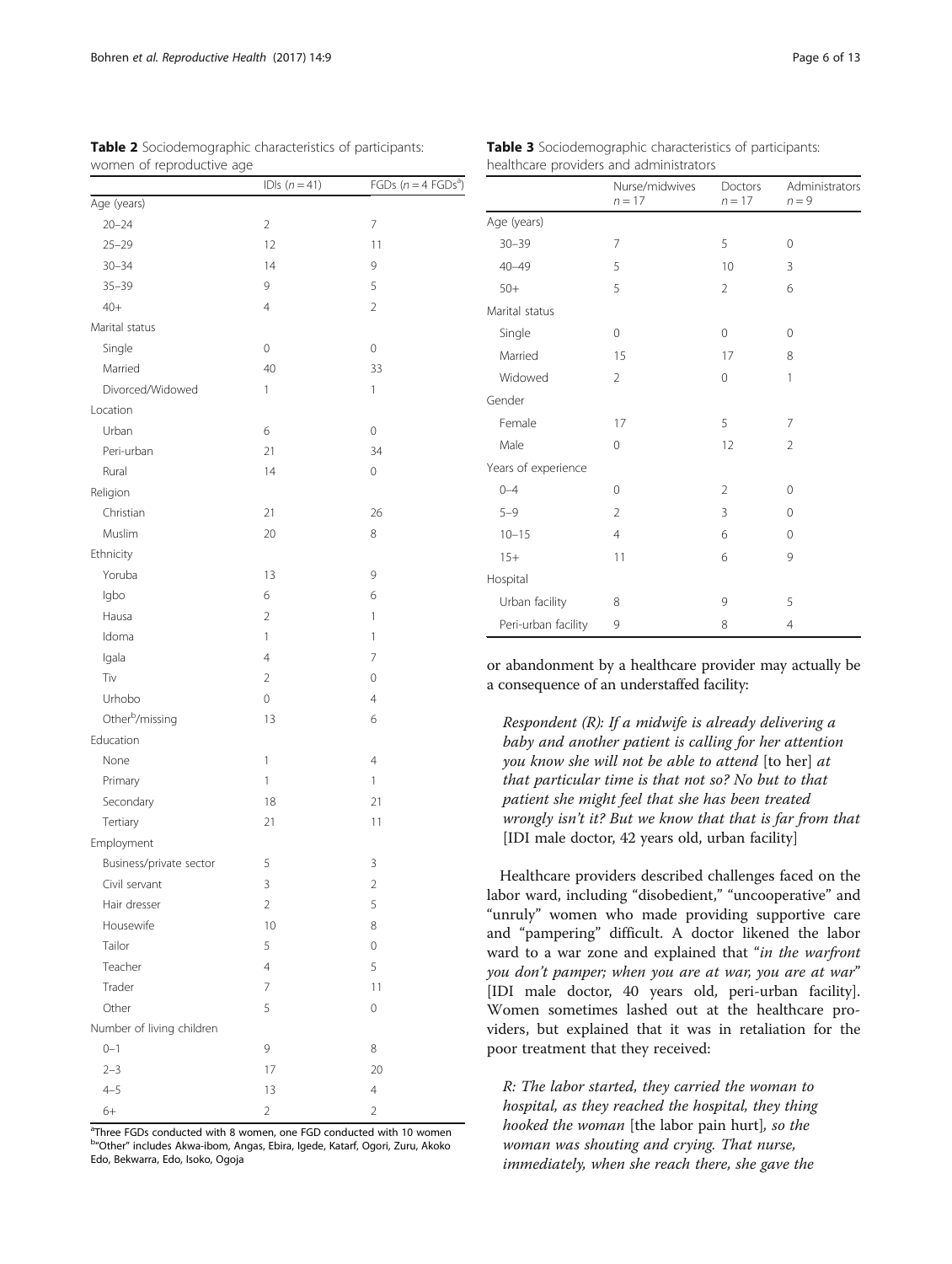woman "baa!" (slap). Hey! The woman was just looking at her like 'please you don't know what is wrong with me and you slapped me, okay thank you.' As the woman deliver, she said, she did everything for her. As the woman wanted to go…wanted to leave the hospital, the woman called the nurse, "please I want to see you", she gave her (nurse) "fiam!" (slap). She said 'the thing you did to me, that is what I did back to you.' [FGD woman, 41 years old, urban]

Healthcare providers suggested that adolescents, primiparas and women of lower socioeconomic status may be more vulnerable to mistreatment, as healthcare providers may judge them for being pregnant too young, or they are unaware of what to expect during childbirth and appeared ill-prepared to engage with the health system. Furthermore, women who have not arranged to give birth in that facility (e.g.: unbooked for delivery) may be mistreated more often, as the lack of records contributes to a stressful environment for healthcare providers. These women were blamed for their lack of preparedness, even though providers were aware that they were more likely to be from disadvantaged backgrounds compared to women who had booked at that hospital for delivery.

A minority of healthcare providers, particularly doctors, believed that mistreatment does not occur in their setting. These doctors felt that women were dramatizing stories based on popular culture because they "watch all this film", and were "exaggerating", when in reality the healthcare providers "are professionals here, we don't get angry, we only give professional advice." These providers had the impression that because some women were unable to give detailed specifications of the mistreatment that they experienced, they were untruthful. However, women in this setting often do not have a forum for providing feedback on their experience or voicing experiences of mistreatment.

Understaffing and overcrowding on the labor ward can create a stressful work environment. Providers may "snap" or can be "wicked" in part due to the stresses in the work environment. These conditions contribute to healthcare providers' feelings of impulsivity, lower tolerance for aberration, and exhaustion, and can contribute to transference of aggression to the woman. Working in these conditions may cause healthcare providers to "not show the courtesy that is required of a health worker towards their client" [IDI female administrator, 55 years old, urban facility]. A woman acknowledged that overworked and stressed healthcare providers were "not computer, they are not engine, they get tired…it could lead to it [mistreatment] because when you are seeing the crowd alone…you are confused, you don't even know where to start" [IDI Woman, 34 years old, peri-urban].

However, several nurses believe that they usually have enough staff on a shift to cope with the needs of the hospital, and there is no excuse for how women are treated. Even when the facility is not overcrowded, it is in some healthcare providers' nature to be rude:

R: I tell you some of these times, nothing is happening, it's not overcrowding, it's not work… too much work, at times it happens! So many times it's because of the bulk of the work but at times these things just happen even when the place is really calm. [IDI female nurse, 39 years old, peri-urban facility].

# Physical abuse

Many healthcare providers and women provided detailed scenarios where women are slapped or beaten during childbirth, and commonly believed that slapping was used to ensure positive health outcomes for the woman and the baby. For example, if a woman closed her legs during childbirth, health workers would slap the woman to "encourage" her or give her the "strength" to "open up and deliver well".

R: If the woman is not cooperating. Like, you have your legs apart, the baby's head is out, you understand, so and you are now trying to pull your legs back together. The, the nurse that could be taking delivery at that time could be so agitated. Thereby, just palm the woman on the thing [slap the woman on the thigh] that "open up" so that she can actually deliver the baby. It is not really mistreatment. It is helping the woman indirectly. [IDI female doctor, 36 years old, urban facility]

Slapping is used to gain compliance and cooperation from a woman, and was often not considered to be mistreatment by women or healthcare providers provided that it was not done out of "malice". Although women reported that it hurt, some women believe that healthcare providers would not act outside of the best interests of the woman, and would blame the other women for "trying to kill their babies".

## I: Okay, how you feel when they slap you?

R: The slap, I felt bad but I, when I deliver the baby, I know that they help me, I didn't carry it in mind and go again, because if that baby die I lose, if I myself die, we all lose, so at least I prefer that slap than I miss the baby [FGD Woman, 35 years old, peri-urban]

R: But just what I'm telling you, it's just that if it is slapped during labor, it depends on what happened now. Just you know I've told you one instance, a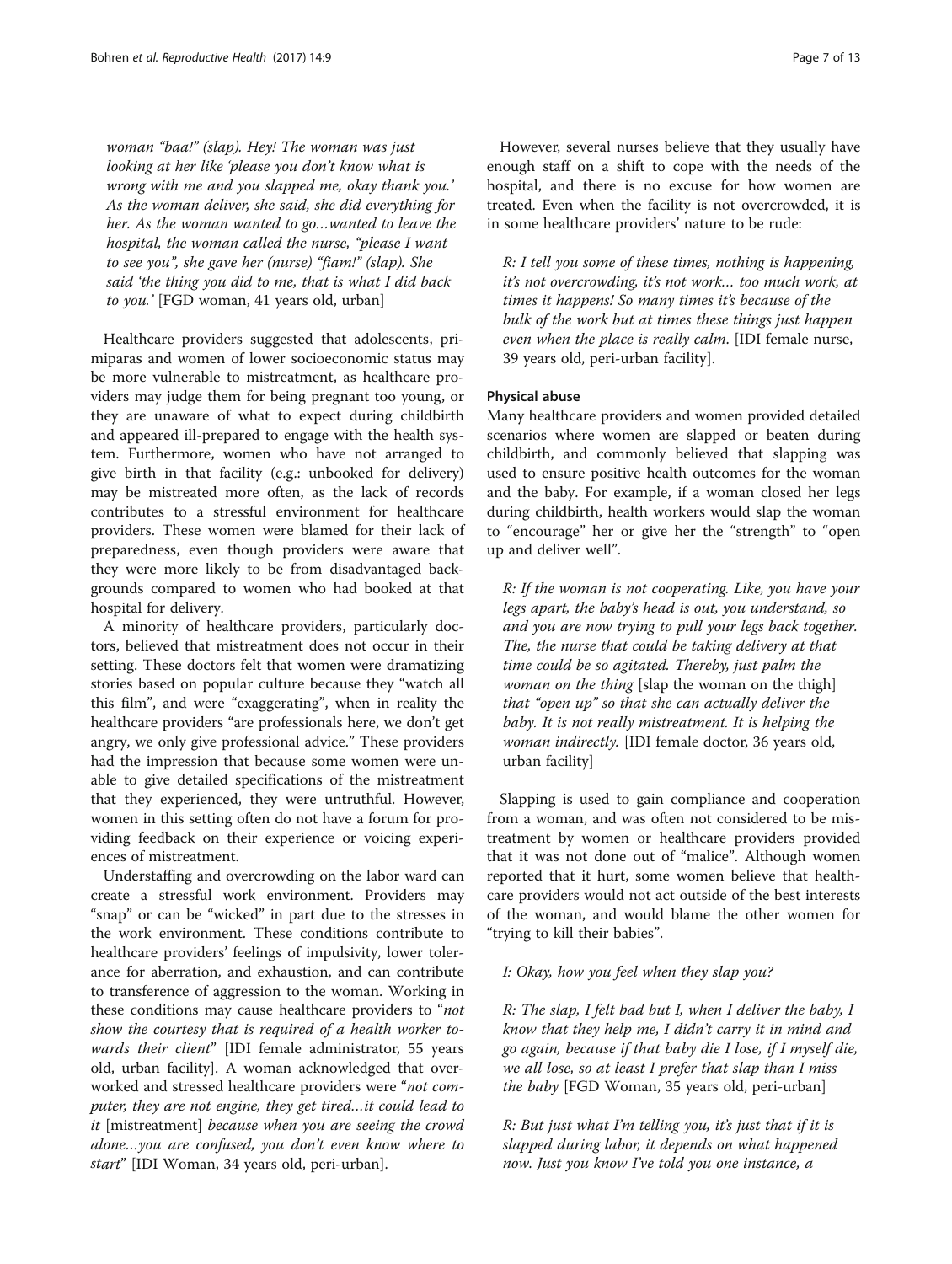woman is going, the head is out, she's closing her leg. If you were in my shoe, what would you do? Will you leave her to kill the baby? No answer me. Will you leave her to kill the baby? [IDI male doctor, 52 years old, peri-urban facility]

However, other women felt disempowered and experienced both physical and psychological pain that a healthcare provider would beat her: "let them stop that shouting that they do, even beat they shouldn't beat women, they should stop beating women for, during labor" [FGD Woman, 29 years old, periurban]. These experiences took a toll on the woman both emotionally and physically: "they slapped me, the five finger [mark] appear till when I reach home…I don't even want to remember that past…she was supposed to pet me as far as it's my first experience" [FGD Woman, 30 years old, peri-urban]. Women felt that words of encouragement and a clear explanation of what the healthcare provider expected from the woman during childbirth would mitigate the need to slap her.

R: Yes, I would, I pass through through it also. They beat me enough…Yes, they beat me hard, so hard that at the end of the whole thing…I find out that if I don't push, I may end up dying or the baby may end up dying.

I: So how did you feel when they were beating you?

R: I was like telling them, "abeg now nurse now, take it easy, is not my fault, you see that is painful." …I was just pleading with them, because I know them, they were also fed up with me. Do you understand me? I know they did their best. I know at that point in time, they were trying their best to save me. But because of [the beating]  $I$  do not have strength. [IDI Woman, 31 years old, urban]

R: Maybe a woman is pushing and she is not cooperative…we are not supposed to use our hand … to beat the woman. The way am taught…there are better ways to communicate to her… But sometimes, you see midwives beating patients, 'you want to kill the baby!' Pow! Pow!! Pow!!! [IDI female nurse, 36 years old, urban facility]

Another method healthcare providers sometimes used to control a woman during childbirth was physically tying the woman to the delivery bed with ropes.

R: I was the only midwife on duty, that time we used to work alone, just one person on duty, on night duty with the attendant, this lady, this lady came in, it's her first time, she's a primi, she was fully dilated! But no

way! She will rather get up and stand! When she starts having contractions she will climb up the couch and remain there, so eventually when we were able to bring her down, I had to call her relations, you understand? Her relations and I had to call her relations and then bring the bed and put still ropes to hold her legs [IDI female nurse, 39 years old, urban facility]

# Verbal abuse

Women described healthcare providers shouting, criticizing, insulting and speaking harshly during their childbirth. Rudeness was pervasive, and women felt that healthcare providers "don't care about human life", "insult people like they're not a human being" and "will maltreat you like a slave". A woman who gave birth in the peri-urban hospital explained that when she arrived for childbirth, the midwife said "oya, go outside goat…Ehn see this goat, go outside, it's not yet time, it's not time, what are you doing here, you are disturbing me" [IDI Woman, 29 years old, peri-urban]. Women were yelled at for not bringing all of the supplies needed to conduct the birth (e.g.: gauze, cotton, gloves, bed sheet) and for not complying with the healthcare providers' demands.

R: You know is very, very common with general hospitals, some can be very, very rude. The way they talk to you sometimes as if they are not being sensitive to your situation. You understand? You go and you want to seek for help, the way they…sometimes you see mothers blinking their faces and they will be crying. You understand? You don't put their, themselves in your shoes. Talk to you anyhow, you know. Make you feel less important because you've come to general hospital…

I: Does it occur often or is something that is just rare? R: Is something that is in their blood. Not rare [IDI Woman, 31 years old, urban]

Healthcare providers also made judgmental comments about a woman's sexual history, chastising them that they enjoyed having sex, but now the healthcare provider had to deal with the consequences of the resulting pregnancy and childbirth.

R: Like when they insult you, "am I your husband? When your husband was doing it, it use to sweet you, but now you are disturbing us with your noise". When you hear that kind of insult, even when they come to attend to you, you'll be feeling shy, anything you want to do sef, when they say "okay, spread your leg", you will be feeling shy to even spread your leg because they have already insult you that when your husband was doing it [FGD Woman, 25 years old, peri-urban]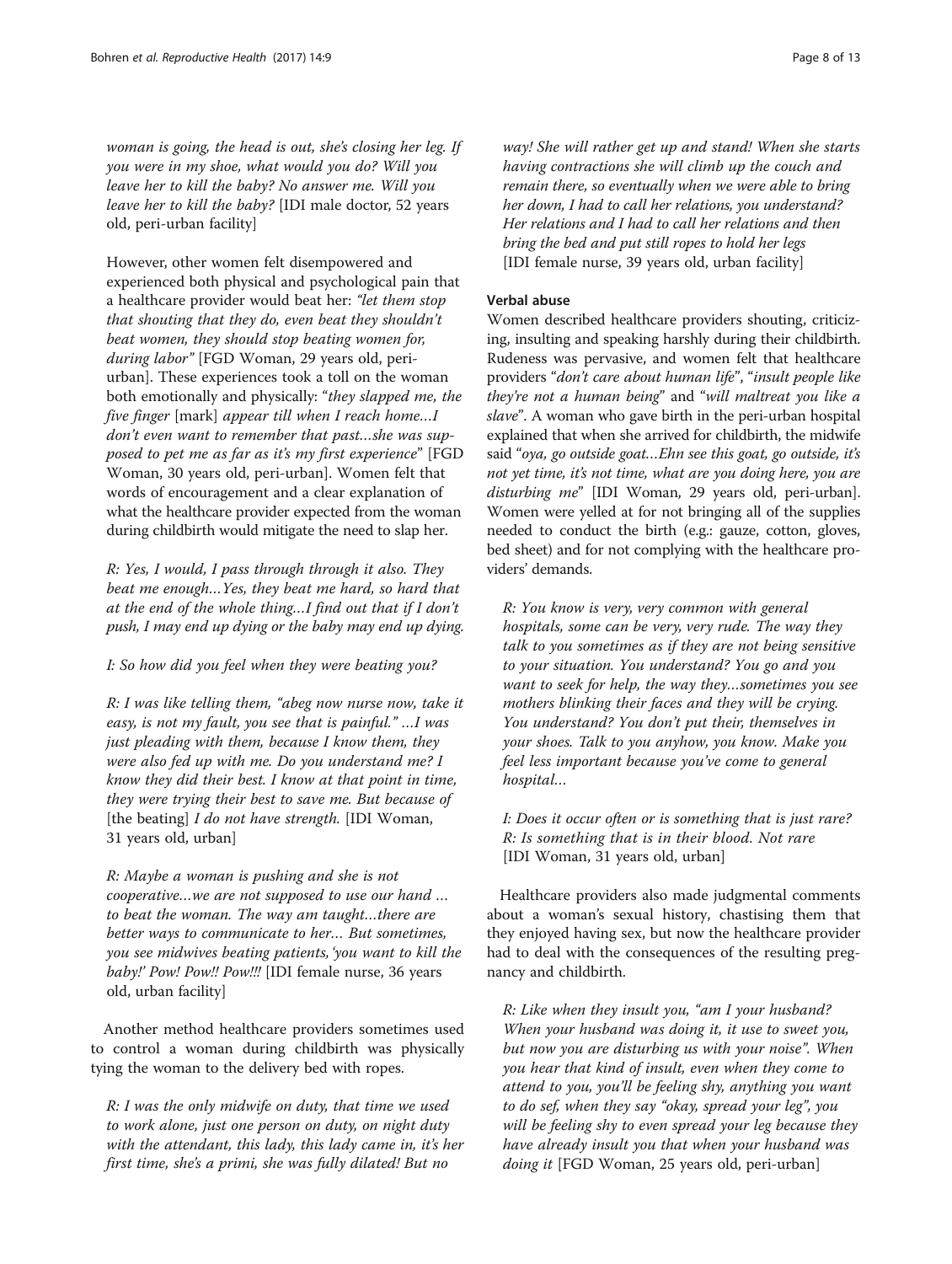When they were verbally abused, women felt that they were more "vulnerable" and had reduced agency to communicate with the healthcare provider or to complain about poor services rendered. A woman who felt disrespected during her childbirth said "I don't have anything to say, is only God that will help me in this condition now because I don't have the power" [IDI Woman, 27 years old, rural]. Similarly, women's cries of pain during labor were silenced by healthcare providers, who felt that women should be silent while they give birth. Healthcare providers confirmed that verbal abuse is common, and explained that they felt "agitated," "irritated" and "annoyed" when women did not "cooperate" with their demands, but that they were not intentionally trying to harm the woman. After an outburst, they would often feel badly about raising their voices, and apologize to the woman.

## Stigma and discrimination

Midwives and doctors explained that HIV-positive women may fear discrimination and hide their status from healthcare providers to prevent such discrimination from occurring. This may put health workers and their babies at risk of contracting HIV if appropriate protection is not used. Women also felt discriminated against when they were of different religions, ethnicities or from low socioeconomic status.

R: The health workers try but they can do better… They're not very nice, to women, okay especially if they look at the woman and they have some bias, yeah, they are like where is she from, you know that kind of thing, or she doesn't look so clean, she looks dirty or something, most people don't look at their patients with the human face, you look at people and you are already judging them, I think that if a woman comes, for example, she's coming from a squalid background, she's dirty, you can actually give her a bath and make her feel nice and then you bring her back in and continue what you're doing [IDI female doctor, 36 years old, urban facility].

R: If you have an educated person…they reason better than these non-educated people. So if you have an educated person, you don't have to clash with them because they reason very well. These uneducated people, they're poor, stupid, ignorant, nothing. They anger you.You're trying to save his wife; he doesn't understand what you're talking about. [IDI male doctor, 42 years old, peri-urban facility]

# Neglect and abandonment

Women commonly felt neglected during labor and felt unable to summon healthcare providers when needed. They were seldom monitored during labor, and if complications arose, such as excessive bleeding, it was difficult to get the attention of a healthcare provider. Providers confirmed that in some cases, they felt overworked and did not take the appropriate time to address the needs of the woman:

R: Like some patients they are not good…just rush in and want you to leave what you are doing or… come and attend to them. You feel so irritated and you talk to them any how or you will even send them away that you are not going to attend to them… I have done it before too. Like 4 years ago we used to have more than 13 deliveries in a night and it will just be 2 nurses on duty, by the time you are handling over in the morning you will see that your legs are shaking, and they will now bring one unbooked patient for you to leave what you are doing to come and attend, your head will be banging and you won't even know when you will tell them to go to hell anywhere they want to go let them go. [IDI female nurse, 40 years old, peri-urban facility].

Furthermore, public facilities are often overcrowded, with not enough beds for women. As a result, women are sometimes forced to give birth on the floor, and without the support of a healthcare provider. One woman described another woman giving birth on the floor when she arrived at the hospital due to insufficient bed space:

R8: [the hospital has] four beds, but the population there people that want to deliver they are up to 8.... so as I was standing there, one Gbagyi woman they just hold the woman, the woman was even holding the baby, before they will check the woman, the woman just lie on the floor and deliver. [FGD Woman, 31 years old, peri-urban].

# Violations of privacy

The structure of the facility contributed to mistreatment, as some women felt that their privacy was violated by the poor design of the labor wards, where women would be exposed to other patients, their families and providers. Delivery rooms contained several beds with no partitions between them, and if curtains were available, they were tattered or not closed properly. Windows were broken and lacked curtains to shield women from passersby.

R: Even when I was delivering many people are passing by, they were looking at me. It's supposed to be enclosed but they did not repair everything that they suppose, like window, everything have spoilt and they did not do it, they did not repair…I mean according to our religion is not allowed, everybody were seeing our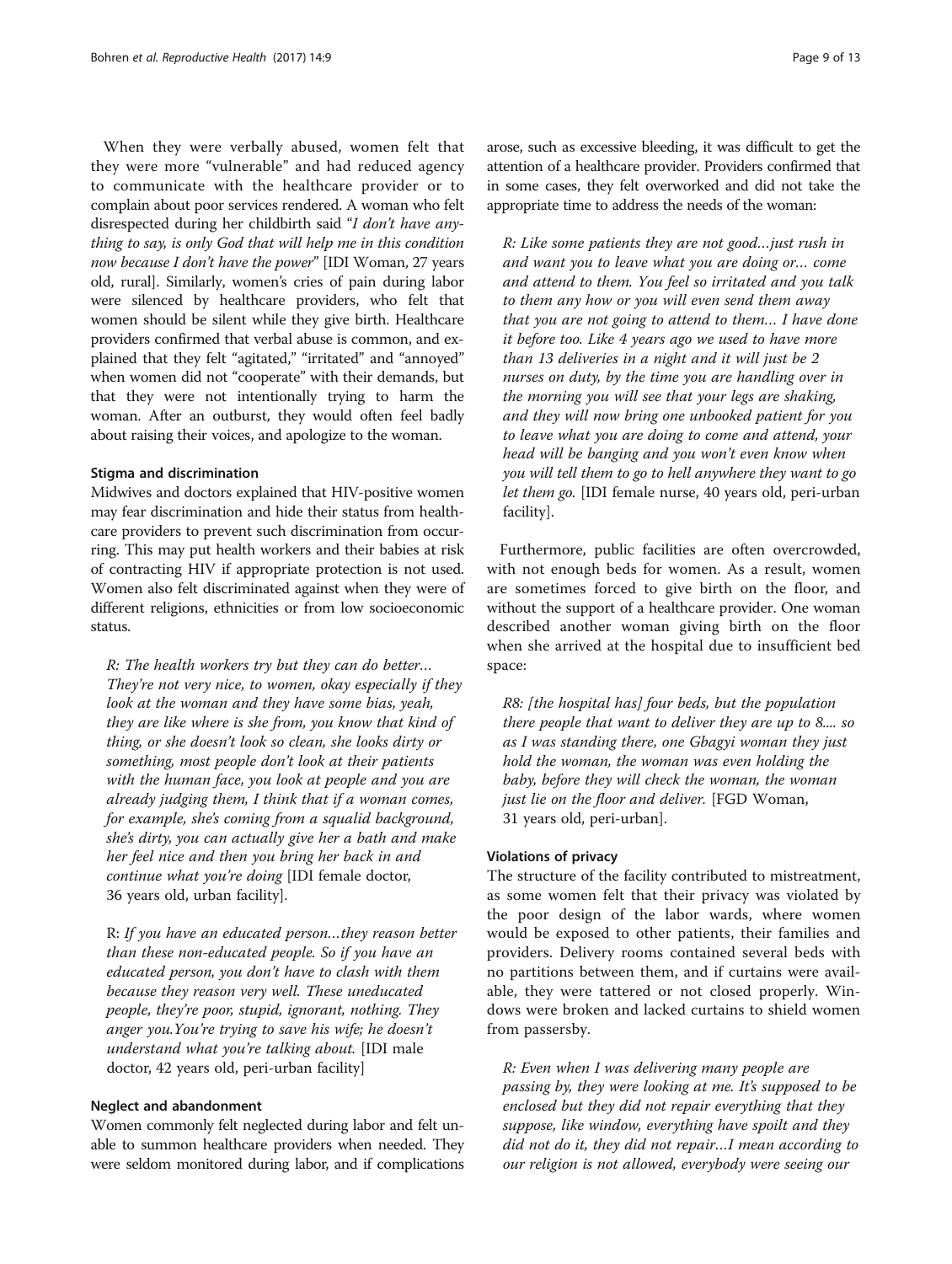naked. How the baby will come out, so…I was annoyed. [IDI Woman, 31 years old, peri-urban].

## Impact of mistreatment on care-seeking

Experiencing mistreatment could be "destabilizing" for women who are often vulnerable during childbirth:

R: The attitude of the health workers can influence on a woman either negatively or positively…if they teach you well, encourage you, it will give you that confidence, you understand, but if they are rude and harsh, it will destabilize you and add to your problem. [IDI Woman, 29 years old, urban]

Women feared mistreatment during facility-based childbirth to the extent that they sometimes avoided attending the facility altogether: "women they are dying at home because of they are fearing to go to hospital because of the way nurse and doctor they are treating them" [FGD Woman, 30 years old, peri-urban]. These women believed that they would be better supported during a home birth, and that they will be mistreated if they attend the hospital.

# Solutions to improve the treatment of women during childbirth

At the end of the IDIs and FGDs, healthcare providers and women were asked what could be done so that women were treated better during labor and childbirth. Both groups noted that solutions to improve how women are treated during childbirth will need to be multifaceted and multidimensional across different levels of the health system, from provider sensitization and training through physical infrastructure strengthening. Training should be provided on how to give respectful and compassionate care, to reorient providers suffering from "compassion fatigue" and "put yourself in the woman's shoe". This training should be integrated with coping mechanisms for working in stressful environments, increase provider motivation and techniques for improving patience, tolerance and endurance. The physical structure of the facilities should be adapted to ensure that they are properly equipped to handle deliveries, such as providing adequate private space for women to give birth, designing the space that is compatible to labor companions, and providing clean toilet and washing facilities for women. Both women and healthcare provider suggested improving salaries of providers working in public facilities and increasing staffing to alleviate stress and pressure on the providers. There should also be facility-level redress mechanisms for women to express dissatisfaction or satisfaction with the services rendered. Creating a forum to promote engagement between healthcare providers and women to manage expectations could ultimately reduce provider stress as it would allow healthcare providers to better explain to women and their families what supplies to bring with them to the hospital, and women to understand why such supplies are needed, and in what circumstances a woman may need to pay for services she receives.

# **Discussion**

This study explored women and healthcare providers' experiences and perceptions of mistreatment during childbirth in the North central region of Nigeria, and provides the first known qualitative evidence of mistreatment during childbirth in Nigeria. The findings suggest that across urban and peri-urban/rural settings, age groups and religions, women experience and providers acknowledge mistreatment during childbirth. Women and providers reported experiencing or witnessing physical abuse such as slapping, being tied to a delivery bed, and detainment in the hospital and verbal abuse, such as shouting at, intimidating, and threatening women with physical abuse. In some cases, women overcame tremendous barriers to reach a hospital, only to give birth on the floor, unattended by a healthcare provider. Participants in this study identified three main factors contributing to mistreatment: poor provider attitudes, women's behavior, and health systems constraints. Slapping a woman during childbirth was viewed as a means by which to ensure a positive outcome, and that women provoked healthcare providers when their disobedience endangered her baby. Systemic physical resource and staffing constraints contribute to a disabling work environment and propagate provider stress, and when providers cannot cope with this stress, they may transfer their aggression onto the woman herself.

In this study, both women and providers blamed mistreatment during childbirth on a disempowering health system where providers are overworked and facilities are understaffed and overcrowded. This explanation parallels other literature in the field [\[27](#page-11-0), [28,](#page-11-0) [49](#page-12-0)]; however mistreatment cannot be blamed solely on the health system. Another publication resulting from this study explored social norms and acceptability of mistreatment during childbirth in Nigeria, and found that both women and healthcare providers considered physical and verbal abuse as acceptable and appropriate measures to gain compliance from the woman and ensure a good outcome for the baby [[50](#page-12-0)]. Furthermore, in Nigeria, women and their families are unable to express their satisfaction or dissatisfaction with services rendered, thus hindering the ability to engage with users and improve the quality of care. When there are no ramifications for poor quality of care and women's concerns are suppressed or ignored, there is little incentive to foster change. However, consistent and targeted audit and feedback, including feedback from women on their care experiences, can have a significant effect on improving healthcare providers' compliance with a desired practice [[51](#page-12-0)].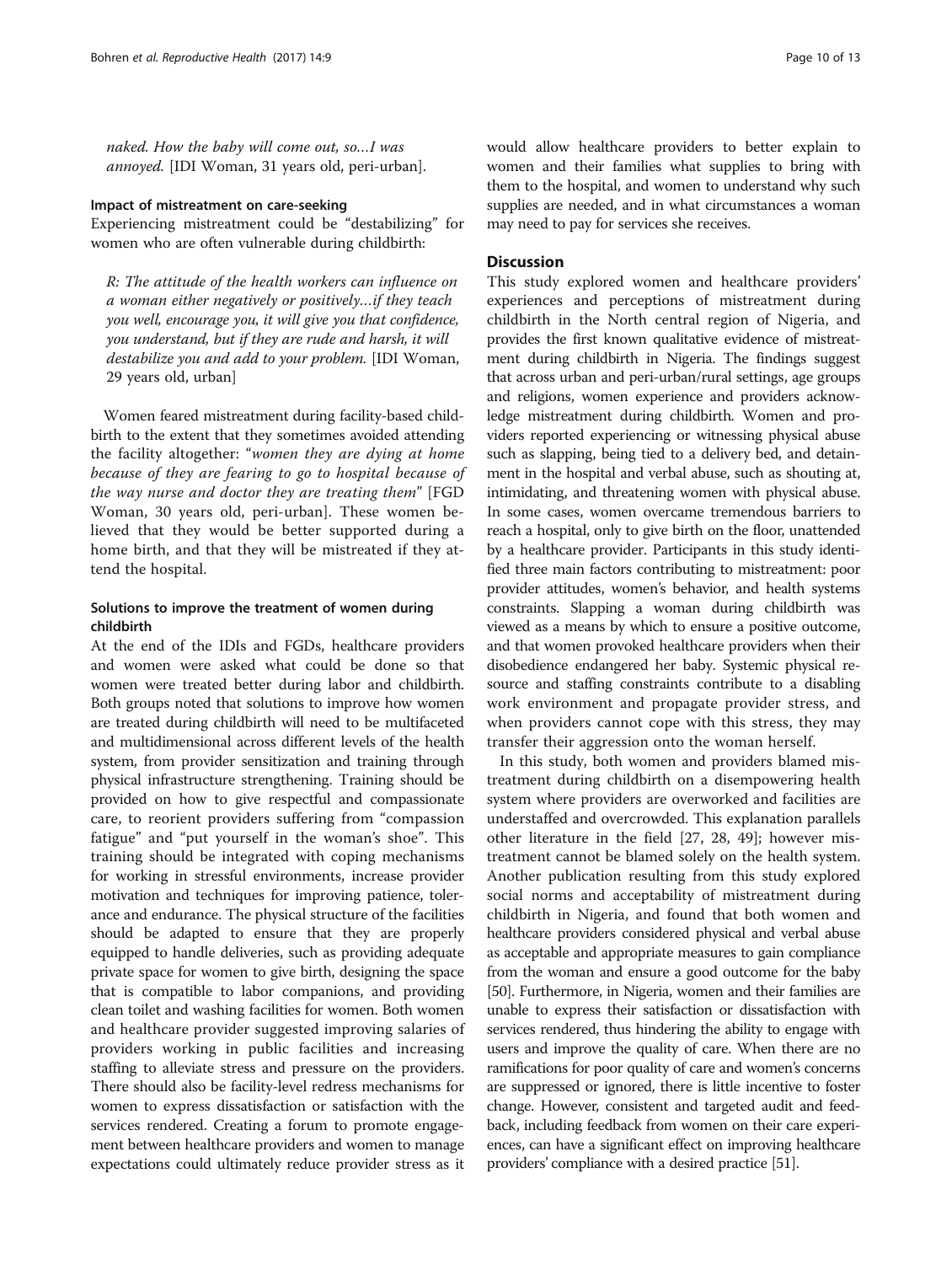In many low- and middle-income countries (LMICs), including the two facilities in this study, women are denied labor companionship. However, a review by Hodnett and colleagues concluded that women who received continuous one-to-one support (either by a skilled healthcare provider, doula/birth educator, member of the woman's social network, or a stranger with no special training in labor support) were less likely to have dissatisfaction and negatives views about the birth experience, intrapartum analgesia, instrumental vaginal birth, regional analgesia or a baby with a low five-minute Apgar score, and more likely to have spontaneous vaginal birth [\[52](#page-12-0)]. It is possible that the benefits of labor companionship could also extend to reduce experiences of mistreatment, as a labor companion could act as an advocate for the woman. However, key knowledge gaps exist, particularly regarding how to implement labor companionship in LMICs. A qualitative evidence synthesis would be useful to identify barriers and facilitators to the successful implementation of labor companionship and to better understand how and why companionship leads to improved outcomes [\[53](#page-12-0)].

A systematic review [\[29](#page-11-0)] and this study found that overcrowded and understaffed maternity wards fostered a high-stress work environment. Promotion of interventions to promote mindfulness and other stress-coping mechanisms may be useful management tools [[54\]](#page-12-0). Finally, "pay for performance" approaches may be useful to motivate healthcare providers to deliver higher quality services [[55](#page-12-0)].

This study was conducted in two facilities and facilitycatchment areas in the Abuja metropolitan area, and may not reflect the experiences of women and healthcare providers across Nigeria. However, most health workers working in this area are trained in different regions of Nigeria, and their attitudes and practices are therefore shaped by their pre-service training. Interviews were conducted with women who had given birth any time during the previous year and may therefore have recall bias. Similarly, mistreatment is a difficult topic to discuss with providers, and providers therefore may have underreported such experiences, particularly for interviews with providers conducted in health facilities (social desirability bias).

# Conclusions

Moving forward, there are several critical next steps. First, findings from this study should be communicated to key stakeholders including providers and administrators at the study facilities. Such efforts should also demonstrate how physical resource and staffing constraints in the healthy system can have profound impacts on a woman's birth experience. Women must be given a platform to voice their experiences of care, and tough discussions must be had with providers and policy-makers to unpack the uncomfortable topic of deliberate abuse versus unintentional neglect. Second, measurement tools to assess how often mistreatment occurs and in what manner must be developed for monitoring and evaluation. Third, global health leaders, researchers, advocacy groups and other key stakeholders must collaborate to develop a global definition of the mistreatment of women during childbirth. Such efforts are necessary to put the mistreatment of women during childbirth on the global agenda, especially in the context of Sustainable Development Goals 3 (ensure healthy lives and promote well-being for all at all ages) and 5 (achieve gender equality and empower all women and girls) [[56\]](#page-12-0). Finally, any intervention to prevent mistreatment will need to be multifaceted, and researchers, implementers and policy-makers should consider lessons learned from related interventions, including audit and feedback [\[51\]](#page-12-0), labor companionship [\[52\]](#page-12-0) and stress-coping mechanisms for providers [[54](#page-12-0)].

## Abbreviations

COREQ: Consolidated criteria for reporting qualitative research; DHS: Demographic and Health Survey; FGDs: Focus group discussions; FHREC: Federal Capital Territory Health Research Ethics Committee in Nigeria; HRP: World Health Organization Human Reproduction Programme; IDIs: In-depth interviews; LMICs: Low- and middle-income countries; RP2: Review Panel on Research Projects; TFR: Total fertility rate

## Acknowledgements

We would like to express our sincere gratitude to the women and providers who participated in this study. Thank you also to Kristin Mmari, Nicole Warren and Susan Sherman who provided feedback on earlier drafts of this manuscript.

## Funding

The funders had no role in the study design, data collection and analysis, decision to publish, or preparation of the manuscript. Funding for this project was received from The United States Agency for International Development (USAID) and the UNDP/UNFPA/UNICEF/WHO/World Bank Special Programme of Research, Development and Research Training in Human Reproduction (HRP), Department of Reproductive Health and Research, World Health Organization. Meghan Bohren was also supported by the Department of Population, Family and Reproductive Health at the Johns Hopkins Bloomberg School of Public Health, the Bernard and Jane Guyer Scholarship in Maternal and Child Health, and the Caroline Cochran Scholarship in Population and Reproductive Health.

#### Availability of data and materials

Full qualitative transcripts are available upon request from the corresponding author.

#### Authors' contributions

MB, JPV, ÖT, OTO and AMG developed the study protocol with input from BF, MAT and AOO. MO, AAO, ORO and LM conducted data collection, with support from MB, BF, MAT, AOO, HAI, and FEA. MB and MJH led the data analysis, with input from all authors. MB drafted the manuscript. All authors read, provided valuable feedback, and approved the final manuscript.

#### Competing interests

The authors declare that they have no competing interests.

#### Consent for publication

Not applicable.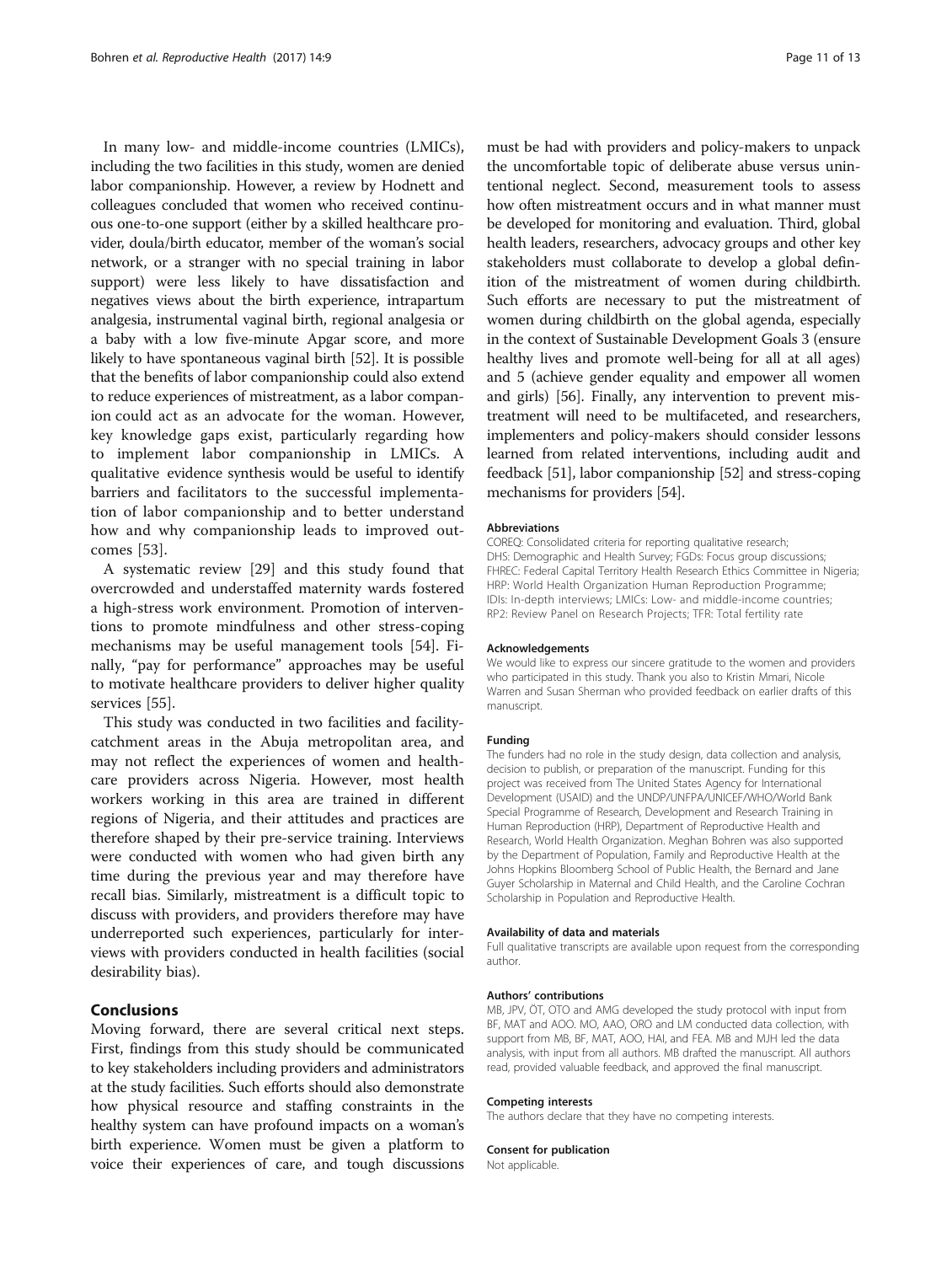## <span id="page-11-0"></span>Ethics approval and consent to participate

Scientific and technical approval was obtained from the World Health Organization Human Reproduction Programme (HRP) Review Panel on Research Projects (RP2), and ethical approval was obtained from the World Health Organization Ethical Review Committee (protocol ID, A65880) and the Federal Capital Territory Health Research Ethics Committee in Nigeria (protocol ID, FHREC/2014/01/72/28-11-14). All participants provided written informed consent prior to participation.

## Author's information

Not applicable.

## Author details

<sup>1</sup>Department of Population, Family and Reproductive Health, Johns Hopkins Bloomberg School of Public Health, 615 N. Wolfe St, Baltimore, MD, USA. 2 UNDP/UNFPA/UNICEF/WHO/World Bank Special Programme of Research, Development and Research Training in Human Reproduction (HRP), Department of Reproductive Health and Research, World Health Organization, Geneva, Switzerland. <sup>3</sup>Department of Obstetrics & Gynaecology, National Institute of Maternal & Child Health, College of Medicine, University of Ibadan, Ibadan, Nigeria. <sup>4</sup>Department of Health Promotion and Education, Faculty of Public Health, College of Medicine, University of Ibadan, Ibadan, Nigeria. <sup>5</sup>Department of Sociology, Faculty of the Social Sciences, University of Ibadan, Ibadan, Nigeria. <sup>6</sup>Nyanya General Hospital, Abuja, Federal Capital Territory, Nigeria. <sup>7</sup>Maitama District Hospital, Abuja, Federal Capital Territory, **Nigeria** 

# Received: 19 July 2016 Accepted: 8 December 2016 Published online: 17 January 2017

#### References

- 1. World Health Organization. Trends in Maternal Mortality: 1990 to 2015: Estimates by WHO, UNICEF, UNFPA, World Bank Group and the United Nations Population Division. 2015. Report No.
- 2. WHO; UNICEF; UNFPA; the World Bank; and the United Nations Population Division. Trends in Maternal Mortality: 1990 to 2013. World Health Organization, 2014
- 3. Nations U. The millenium development goals report 2014. New York: UN; 2014.
- 4. UNICEF. State of the World's Children 2014: In numbers. New York: UNICEF; 2014.
- 5. National Population Commission (NPC) [Nigeria] and ICF International, editor. Nigeria demographic and health survey 2013. Abuja, Nigeria, and Rockville, Maryland, USA: NPC and ICF International; 2014.
- 6. Idris S, Sambo M, Ibrahim M. Barriers to utilisation of maternal health services in a semi-urban community in northern Nigeria: The clients' perspective. Niger Med J. 2013;54(1):27-32. doi: [10.4103/0300-1652.108890](http://dx.doi.org/10.4103/0300-1652.108890).
- Bawa SB, Umar U, Onadeko M. Utilization of obstetric care services in a rural community in southwestern Nigeria. Afr J Med Med Sci. 2004;33(3):239–44.
- 8. Osubor KM, Fatusi Ao Fau Chiwuzie JC, Chiwuzie JC. Maternal healthseeking behavior and associated factors in a rural Nigerian community. Matern Child Health J. 2006;10(2):159-69.
- 9. Esimai O, Ojo O, Fasubaa O. Utilization of approved health facilities for delivery in Ile-Ife, Osun State. Nigeria Niger J Med. 2002;11(4):177–9.
- 10. Uzochukwu BS, Onwujekwe Oe Fau Akpala CO, Akpala CO. Community satisfaction with the quality of maternal and child health services in southeast Nigeria. (0012-835X (Print)). MEast Afr Med J. 2004;81(6):293–9.
- 11. Osubor K, Fatusi A, Chiwuzi K. Maternal health-seeking behavior and associated factors in a rural Nigerian community. Matern Child Health Journal. 2006;10(2):159–69.
- 12. Uzochukwu B, Onwujekwe O, Akpala C. Community satisfaction with the quality of maternal and child health services in southeast Nigeria. East Afr Med J. 2004;81(6):293–9.
- 13. Spangler SA. Assessing skilled birth attendants and emergency obstetric care in rural Tanzania: The inadequacy of using global standards and indicators to measure local realities. Reprod Health Matters. 2012;20(39):133–41.
- 14. Magoma M, Requejo J, Campbell OM, Cousens S, Filippi V. High ANC coverage and low skilled attendance in a rural Tanzanian district: a case for implementing a birth plan intervention. BMC Pregnancy Childbirth. 2010;10:13.
- 15. Oyerinde K, Harding Y, Amara P, Garbrah-Aidoo N, Kanu R, Oulare M, et al. A qualitative evaluation of the choice of traditional birth attendants for

maternity care in 2008 Sierra Leone: implications for universal skilled attendance at delivery. Matern Child Health J. 2013;17(5):862–8.

- 16. Afsana K, Rashid SF. The challenges of meeting rural Bangladeshi women's needs in delivery care. Reprod Health Matters. 2001;9(18):79–89.
- 17. Bohren MA, Hunter EC, Munthe-Kaas HM, Souza JP, Vogel JP, Gulmezoglu AM. Facilitators and barriers to facility-based delivery in low- and middle-income countries: a qualitative evidence synthesis. BMC Reprod Health. 2014;11(1):71.
- 18. Sorensen BL, BruunNielsen B, Raschl V, Elsass P. User and provider perspectives on emergency obstetric care in a Tanzanian rural setting: A qualitative analysis of the three delays model in a field study. Afr J Reprod Health. 2011;15(2):117–30.
- 19. Tuncalp O, Were WM, Maclennan C, Oladapo OT, Gulmezoglu AM, Bahl R, et al. Quality of care for pregnant women and newborns - The WHO vision. BJOG. 2015;122(8):1045–9.
- 20. Chalmers B, Omer-Hashi K. What Somali women say about giving birth in Canada. J Reprod Infant Psychol. 2002;20(4):267–82.
- 21. El-Nemer A, Downe S, Small N. 'She would help me from the heart': An ethnography of Egyptian women in labour. Soc Sci Med. 2006;62(1):81–92.
- 22. Fujita N, Perrin XR, Vodounon J, Gozo MK, Matsumoto Y, Uchida S, et al. Humanised care and a change in practice in a hospital in Benin. Midwifery. 2012;28(4):421–8.
- 23. Janevic T, Sripad P, Bradley E, Dimitrievska V. "There's no kind of respect here" A qualitative study of racism and access to maternal health care among Romani women in the Balkans. Int J Equity Health. 2011;10:53.
- 24. Jewkes R, Abrahams N, Mvo Z. Why do nurses abuse patients? Reflections from South African obstetric services. Social Sci Med. 1998;47(11):1781–95.
- 25. Kruger L, Schoombee C. The other side of caring: abuse in a South African maternity ward. J Reprod Infant Psychol. 2010;28(1):84–101.
- 26. Moyer CA, Adongo PB, Aborigo RA, Hodgson A, Engmann CM. They treat you like you are not a human being': maltreatment during labour and delivery in rural northern Ghana. Midwifery. 2014;30(2):262–8.
- 27. Mselle LT, Moland KM, Mvungi A, Evjen-Olsen B, Kohi TW. Why give birth in health facility? Users' and providers' accounts of poor quality of birth care in Tanzania. BMC Health Serv Res. 2013;13:174.
- 28. Silal SP, Penn-Kekana L, Harris B, Birch S, McIntyre D. Exploring inequalities in access to and use of maternal health services in South Africa. BMC Health Serv Res. 2012;12:120.
- 29. Bohren MA, Vogel JP, Hunter EC, Lutsiv O, Makh SK, Souza JP, et al. The mistreatment of women during childbirth in health facilities globally: a mixed-methods systematic review. PLoS Med. 2015;12(6):e1001847.
- 30. Dixon LZ. Obstetrics in a time of violence: Mexican midwives critique routine hospital practices. Med Anthropol Q. 2014;29(4):437–54.
- 31. Olza-Fernandez I, Ruiz-Berdun D. Midwifes experiences regarding obstetric violence. Arch Women's Mental Health. 2015;18(2):322.
- 32. Perez D'GR. Obstetric violence: a new legal term introduced in Venezuela. Int J Gynaecol Obstet. 2010;111(3):201–2.
- 33. Abuya T, Warren CE, Miller N, Njuki R, Ndwiga C, Maranga A, et al. Exploring the prevalence of disrespect and abuse during childbirth in Kenya. PLoS ONE. 2015;10(4):e0123606.
- 34. Freedman LP, Kruk ME. Disrespect and abuse of women in childbirth: Challenging the global quality and accountability agendas. Lancet. 2014;384(9948):e42–e4.
- 35. Freedman LP, Ramsey K, Abuya T, Bellows B, Ndwiga C, Warren CE, et al. Defining disrespect and abuse of women in childbirth: a research, policy and rights agenda. Bull World Health Organ. 2014;92(12):915–7.
- 36. Okafor I, Ugwu E, Obi SN. Disrespect and abuse during facility-based childbirth in a low-income country. Int J Gynaecol Obstet. 2015;128(2):110–3.
- 37. Sando D, Kendall T, Lyatuu G, Ratcliffe H, McDonald K, Mwanyika-Sando M, et al. Disrespect and abuse during childbirth in Tanzania: Are women living with HIV more vulnerable? J Acquir Immune Defic Syndr. 2014;67:S228–S34.
- 38. Warren C, Abuya T, Ndwiga C, Njuki R. Findings from kenya: Barriers to skilled birth attendance: Disrespect and abuse during health facility deliveries. Int J Gynecol Obstet. 2012;119:S256–S7.
- 39. Hatamleh R, Shaban IA, Homer C. Evaluating the experience of jordanian women with maternity care services. Health Care Women Int. 2013;34(6):499–512.
- 40. Miller S, Cordero M, Coleman AL, Figueroa J, Brito-Anderson S, Dabagh R, et al. Quality of care in institutionalized deliveries: The paradox of the Dominican Republic. Int J Gynecol Obstet. 2003;82(1):89–103.
- 41. Bowser D, Hill K. Exploring Evidence for Disrespect and Abuse in Facility-Based Childbirth: Report of a Landscape Analysis. Bethesda: USAID-TRAction Project Harvard School of Public Health University Research Co., LLC. 2010.